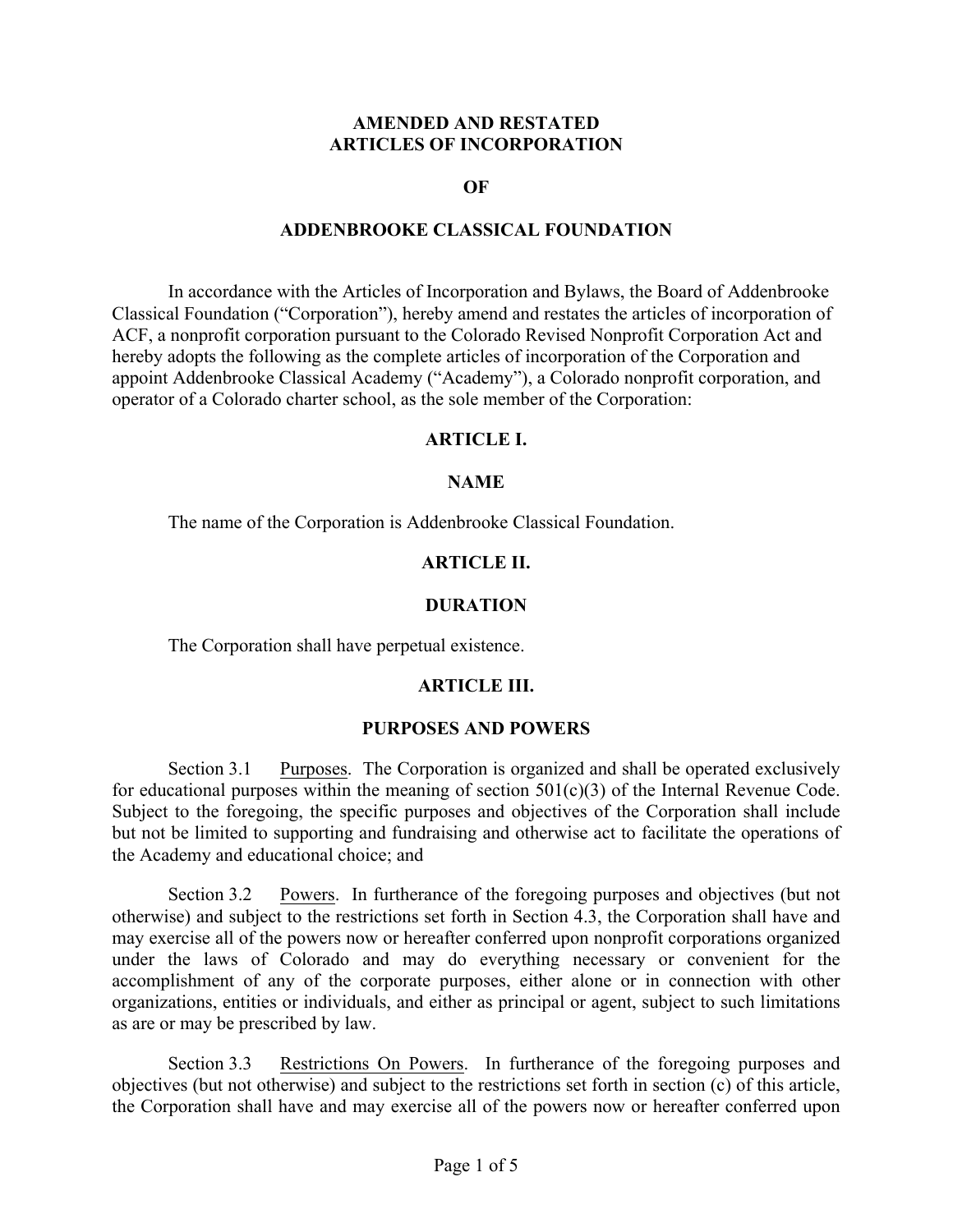nonprofit corporations organized under the laws of Colorado and may do everything necessary or convenient for the accomplishment of any of the corporate purposes, either alone or in connection with other organizations, entities or individuals, and either as principal or agent, subject to such limitations as are or may be prescribed by law.

(a) No part of the net earnings of the Corporation shall inure to the benefit of or be distributable to any director or officer of the Corporation or any other individual (except that reasonable compensation may be paid for services rendered to or for the benefit of the Corporation affecting one or more of its purposes), and no director or officer of the Corporation or any other individual shall be entitled to share in any distribution of any of the corporate assets on dissolution of the Corporation or otherwise.

(b) No substantial part of the activities of the Corporation shall consist of carrying on propaganda or otherwise attempting to influence legislation. However, if the Corporation is an organization to which section 501(h) of the Internal Revenue Code applies and the Corporation has effectively elected to have such section apply, the Corporation shall have the power to carry on the activities permitted by such section, but only to the extent such activities shall not result in the denial of exemption under such section. The Corporation shall not participate or intervene in (including the publishing or distribution of statements) any political campaign on behalf of or in opposition to any candidate for public office.

(c) Upon dissolution of the Corporation, all of the Corporation's assets remaining after payment of or provision for all of its liabilities shall be paid over or transferred to the Academy, if it is then a Colorado nonprofit corporation or otherwise exempt from federal income tax under section  $501(c)(3)$  of the code, or if it does not exist or fails to qualify as exempt from federal income tax, to and among one or more exempt organizations described in section 501(c)(3) of the Internal Revenue Code, contributions to which are deductible under section  $170(c)(2)$  of the Internal Revenue Code. The organizations to receive such property, and their respective shares and interests, shall be designated by the board of directors.

(d) Notwithstanding any other provision of these articles of incorporation, the Corporation shall not carry on any activities not permitted to be carried on by a corporation exempt from federal income tax as an organization described in section 501(c)(3) of the Internal Revenue Code, or by a corporation, contributions to which are deductible under section  $170(c)(2)$  of the Internal Revenue Code, and, during any period of time in which the Corporation is a "private foundation" as defined in section 509(a) of the Internal Revenue Code:

(1) The Corporation shall not engage in any act of "self-dealing," as defined in section 4941(d) of the Internal Revenue Code, so as to give rise to any liability for the tax imposed by section 4941 of the Internal Revenue Code;

(2) The Corporation shall make distributions for each taxable year at such time and in such manner so as not to become subject to the tax imposed by section 4942 of the Internal Revenue Code;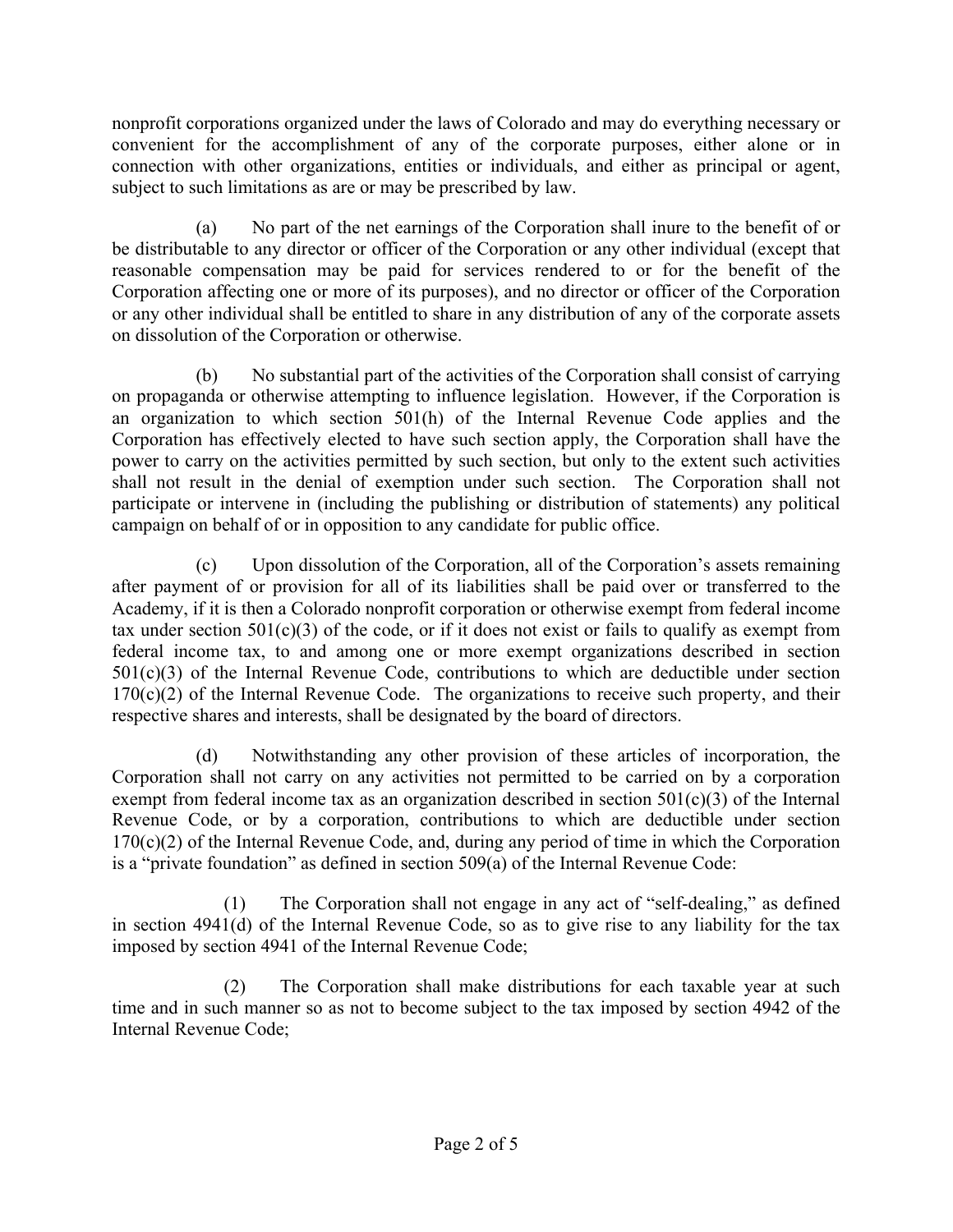(3) The Corporation shall not retain any "excess business holdings," as defined in section 4943(c) of the Internal Revenue Code, so as to give rise to any liability for the tax imposed by section 4943 of the Internal Revenue Code;

(4) The Corporation shall not make any investments that would jeopardize the carrying out of any of the exempt purposes of the Corporation, within the meaning of section 4944 of the Internal Revenue Code, so as to give rise to any liability for the tax imposed by section 4944 of the Internal Revenue Code; and

(5) The Corporation shall not make any "taxable expenditure," as defined in section 4945(d) of the Internal Revenue Code, so as to give rise to any liability for the tax imposed by section 4945 of the Internal Revenue Code.

(e) All references in these articles of incorporation to provisions of the Internal Revenue Code are to the provisions of the Internal Revenue Code of 1986, as amended, and to the corresponding provisions of any subsequent federal tax laws.

# **ARTICLE IV.**

# **OFFICES**

Section 4.1 Principal Office. The address of the initial principal office of the Corporation is 3940 S Teller Street, Lakewood, CO 80235.

Section 4.2 Registered Office and Agent. The street address of the initial registered office of the Corporation is 3940 S. Teller St., Lakewood, CO 80235. The name of the Corporation's initial registered agent at the initial registered office is Charles Wright, Jr.

# **ARTICLE V.**

# **MEMBERS**

The Corporation shall have a single voting member, Addenbrooke Classical Academy, a Colorado nonprofit corporation and public charter school.

# **ARTICLE VI.**

# **BOARD OF DIRECTORS**

Section 6.1 General**.** The management of the affairs of the Corporation shall be vested in a board of directors, except as otherwise provided in the Colorado Revised Nonprofit Corporation Act, these articles of incorporation or the bylaws of the Corporation.

Section 6.2 Current Board. Upon the adoption of these Articles, the current board of directors and officers of the Corporation are:

Doug Hoffer, Director, and President;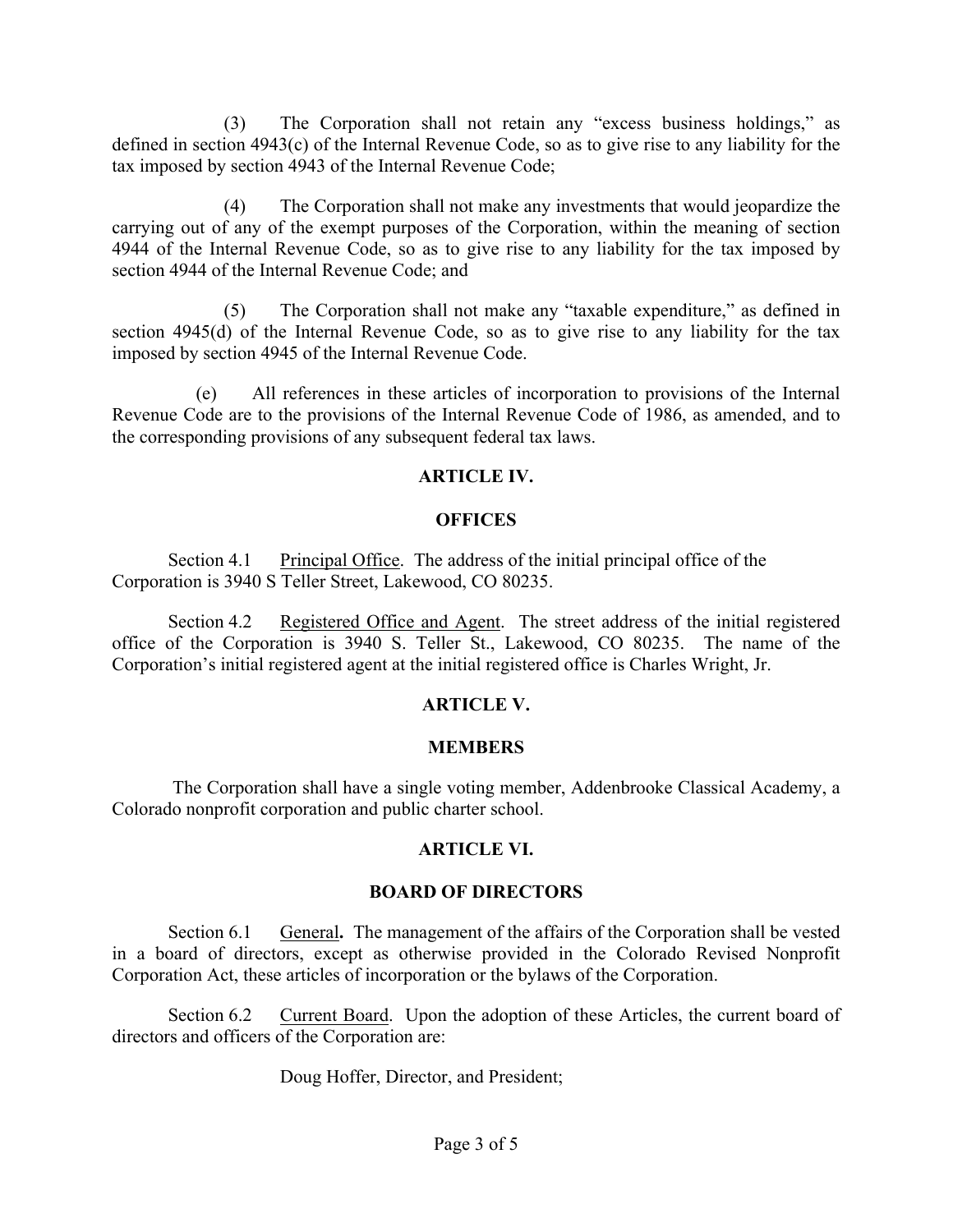#### Chrystal Hooker, Director; and

Greg Chavez, Director.

Section 6.3 Liability of Directors. No director shall be personally liable to the Corporation for monetary damages for breach of fiduciary duty as a director, except that the foregoing shall not eliminate or limit liability of a director to the Corporation for monetary damages for the following: (a) any breach of the director's duty of loyalty to the Corporation, (b) acts or omissions not in good faith or which involve intentional misconduct or a knowing violation of law, (c) acts specified in C.R.S. Section 7-128-403, as it now exists or hereafter may be amended, or (d) any transaction from which the director directly or indirectly derived an improper personal benefit. If the Colorado Revised Nonprofit Corporation Act hereafter is amended to authorize the further elimination or limitation of the liability of directors, then the liability of a director of the Corporation, in addition to the limitation on personal liability provided herein, shall be further eliminated or limited to the fullest extent permitted by the Colorado Revised Nonprofit Corporation Act. Any repeal or modification of this Section 7.2 shall be prospective only and shall not adversely affect any right or protection of a director of the Corporation existing at the time of such repeal or modification.

#### **ARTICLE VII.**

#### **BYLAWS**

The bylaws of the Corporation shall be as adopted by the Corporation on the same day as these articles of incorporation. After March 31, 2018, and except to the extent limited by the Colorado Revised Nonprofit Corporation Act, the board of directors of the Academy shall have the exclusive power and authority at any time and from time to time to amend the bylaws by the Corporation by vote of a majority of the directors then in office. The bylaws of the Corporation may contain any provisions for the managing and regulate of the affairs of the Corporation that are not inconsistent with law or these articles of incorporation, as these articles may from time to time be amended. However, no bylaw shall have the effect of giving any director or officer of the Corporation or any other individual any proprietary interest in the Corporation's property, whether during the term of the Corporation's existence or as an incident to its dissolution.

#### **ARTICLE VIII.**

#### AMENDMENTS

After March 31, 2018, and except to the extent limited by the Colorado Revised Nonprofit Corporation Act, the board of directors of the Academy shall have the exclusive power and authority at any time and from time to time to amend these articles of incorporation by the vote of a majority of the directors then in office.